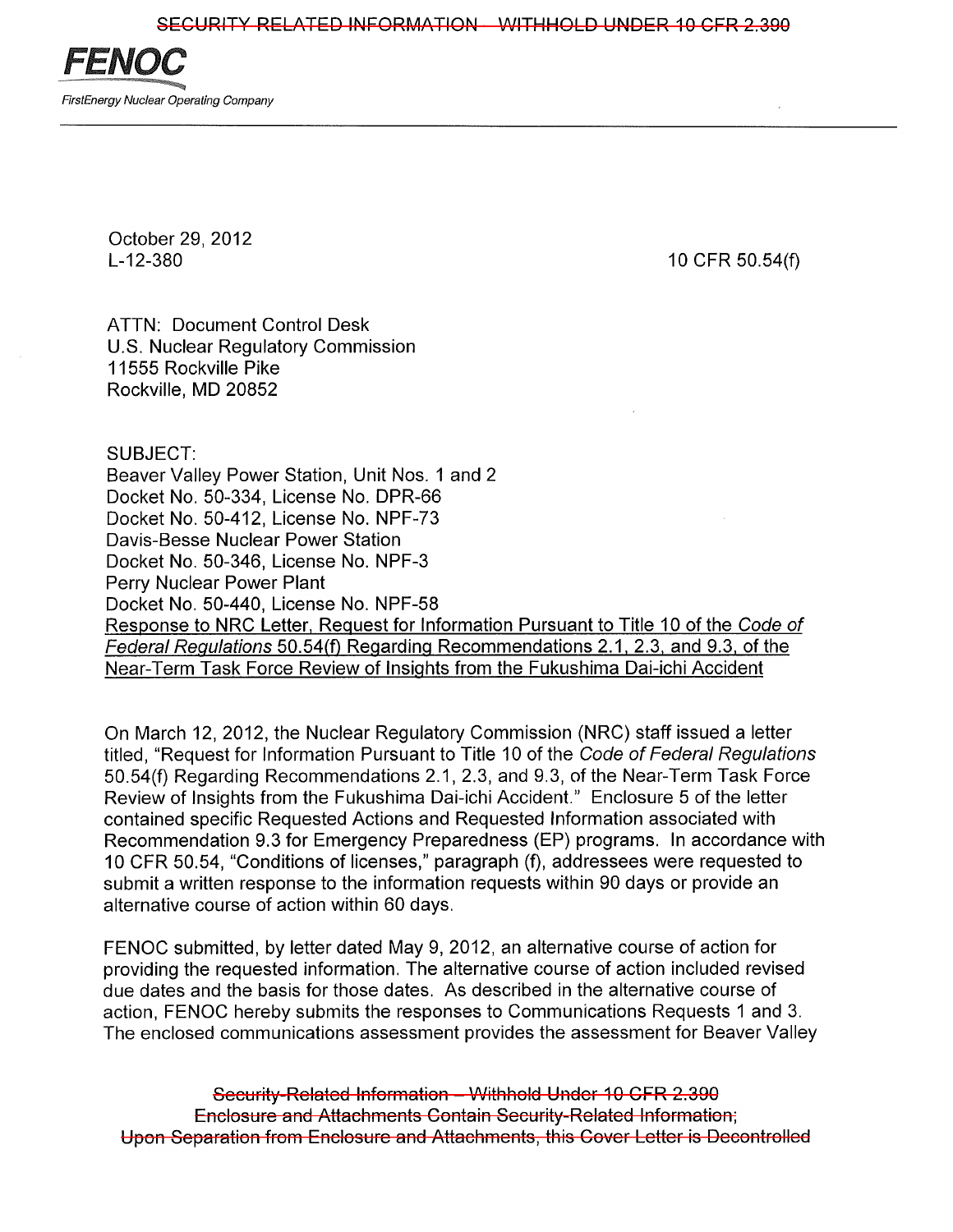## ,sECURITY-RELATED INFORMATION - WITHHOLD UNDER 10 CFR 2.390

Beaver Valley Power Station, Unit Nos. 1 and 2 Davis-Besse Nuclear Power Station Perry Nuclear Power Plant L-12-380 Page 2

Power Station (BVPS), Unit Nos. 1 and 2, Davis-Besse Nuclear Power Station (DBNPS), and Perry Nuclear Power Plant (PNPP). A roll-up document for each plant summarizing the assessment results is also attached (Attachments 1, 2, and 3, respectively).

Implementation schedules for the planned enhancements resulting from the communications assessment for BVPS, DBNPS, and PNPP are attached (Attachments 4, 5, and 6, respectively).

FENOC requests that the enclosure and attachments to this letter, which contain security-related information, be withheld from public disclosure in accordance with 10 CFR 2.390.

This letter does not contain regulatory commitments. Should you have any questions concerning the contents of this letter, please contact Mr. Thomas A. Lentz, Manager-Fleet Licensing, at 330-315-6810.

I declare under penalty of perjury that the foregoing is true and correct. Executed on October  $29$ , 2012.

Respectfully,<br> $\oint_{\mathcal{L}} \oint_{\mathcal{L}} \oint_{\mathcal{L}} \overline{\mathcal{L}}$ 

Peter P. Sena, III President and Chief Operating Officer

Attachments:

- 1 Communications During an Extended Loss of AC Power Roll-Up Document for Beaver Valley Power Station, Unit Nos. 1 and 2
- 2 Communications During an Extended Loss of AC Power Roll-Up Document for Davis-Besse Nuclear Power Station
- 3 Communications During an Extended Loss of AC Power Roll-Up Document for Perry Nuclear Power Plant
- 4 Implementation Schedule for Beaver Valley Power Station, Unit Nos. 1 and 2, Planned Enhancements
- 5 Implementation Schedule for Davis-Besse Nuclear Power Station Planned **Enhancements**
- 6 Implementation Schedule for Perry Nuclear Power Plant Planned Enhancements

Security-Related Information - Withhold Under 10 CFR 2.390 Enclosure and Attachments Contain Security-Related Information; Upon Separation from Enclosure and Attachments, this Cover Letter is Decontrolled